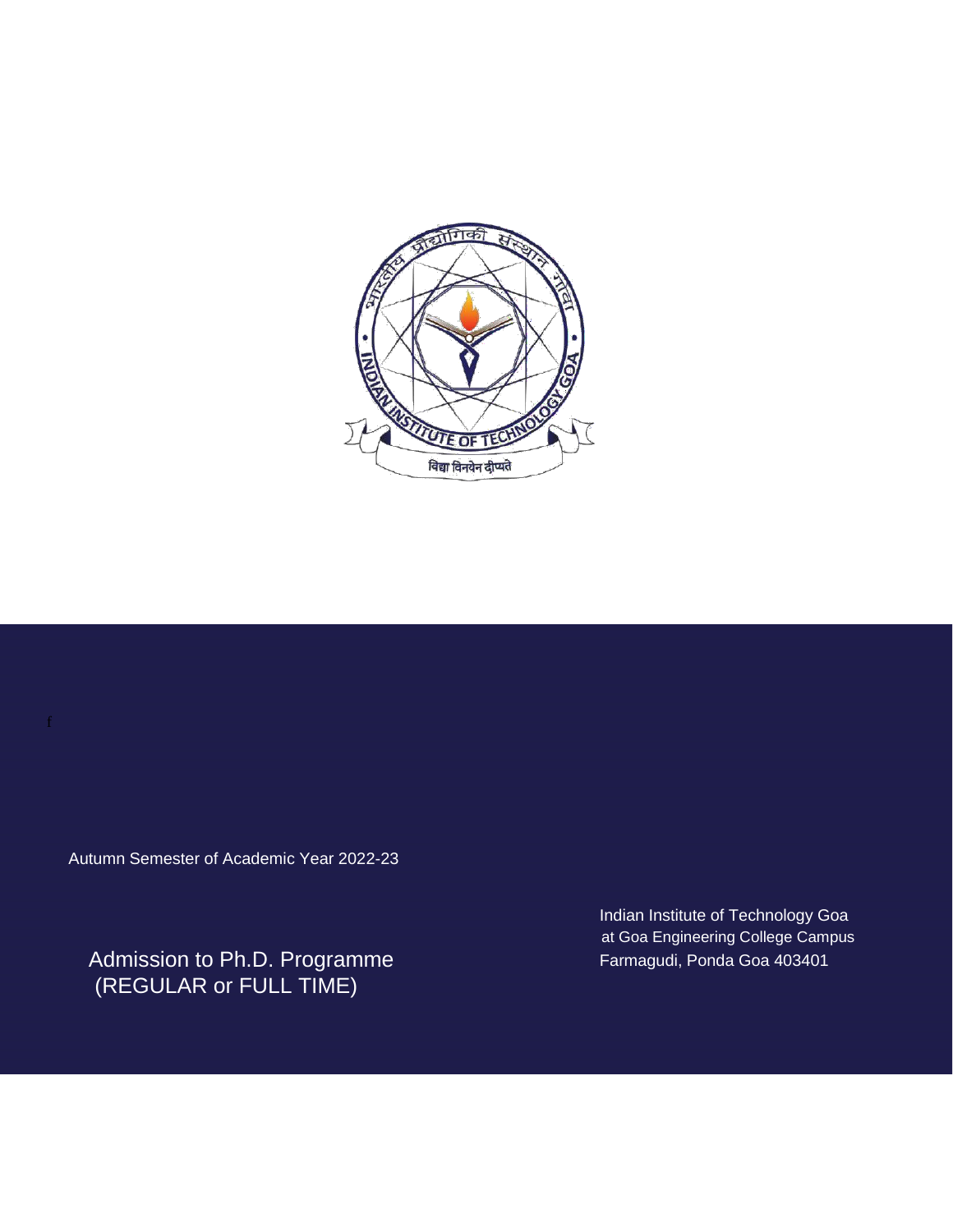Applications are invited online for the admission to the Ph.D. Program for the Academic Year 2022- 2023 starting from August 2022.

Candidates from reserved categories, residents of J&K and women are encouraged to apply.

# 1. Minimum Eligibility Criteria

### 1.1. General Eligibility Criteria for Engineering Streams<sup>1</sup>

#### 1.1.1. For General/OBC(NCL)/EWS Categories

1. Master's Degree in Engineering/Technology or equivalent degree with a minimum of 60% marks in aggregate or a minimum CGPA/CPI of 6.0 on a scale of 10 or an equivalent to 6.0 on other corresponding proportional requirements when the scales are other than 10.

2. (i) B. Tech/M. Sc in Engineering/Technology or equivalent degree with a minimum of 70% marks in aggregate or a minimum CGPA/CPI of 7.0 on a scale of 10 or an equivalent to 7.0 on other corresponding proportional requirements when the scales are other than 10.

AND

OR

(ii) Additional requirements as listed in Annexure 1 below.

1.1.2. For SC/ST/PwD

1. Master's Degree in Engineering/Technology or equivalent degree with a minimum of 55% marks in aggregate or a minimum CGPA/CPI of 5.5 on a scale of 10 or an equivalent to 5.5 on other corresponding proportional requirements when the scales are other than 10.

#### OR

2. (i) B. Tech/M.Sc in Engineering/Technology or equivalent degree with a minimum of 65% marks in aggregate or a minimum CGPA/CPI of 6.5 on a scale of 10 or an equivalent to 6.5 on other corresponding proportional requirements when the scales are other than 10.

#### AND

(ii) Additional requirements as listed in Annexure 1 below.

1.1.3. For IIT B.Tech. and M.Tech. degree holders

Candidates having a last qualifying degree (i.e. B.Tech. or M.Tech. degree) from IITs with a CGPA/CPI score of 8 on a scale of 10 and above may be admitted to the Ph.D. program under TA or TAP positions through written test and/or interview.

<sup>1</sup> Electrical Engineering, Mechanical Engineering, Computer Sciences and Engineering, Chemical and Material Engineering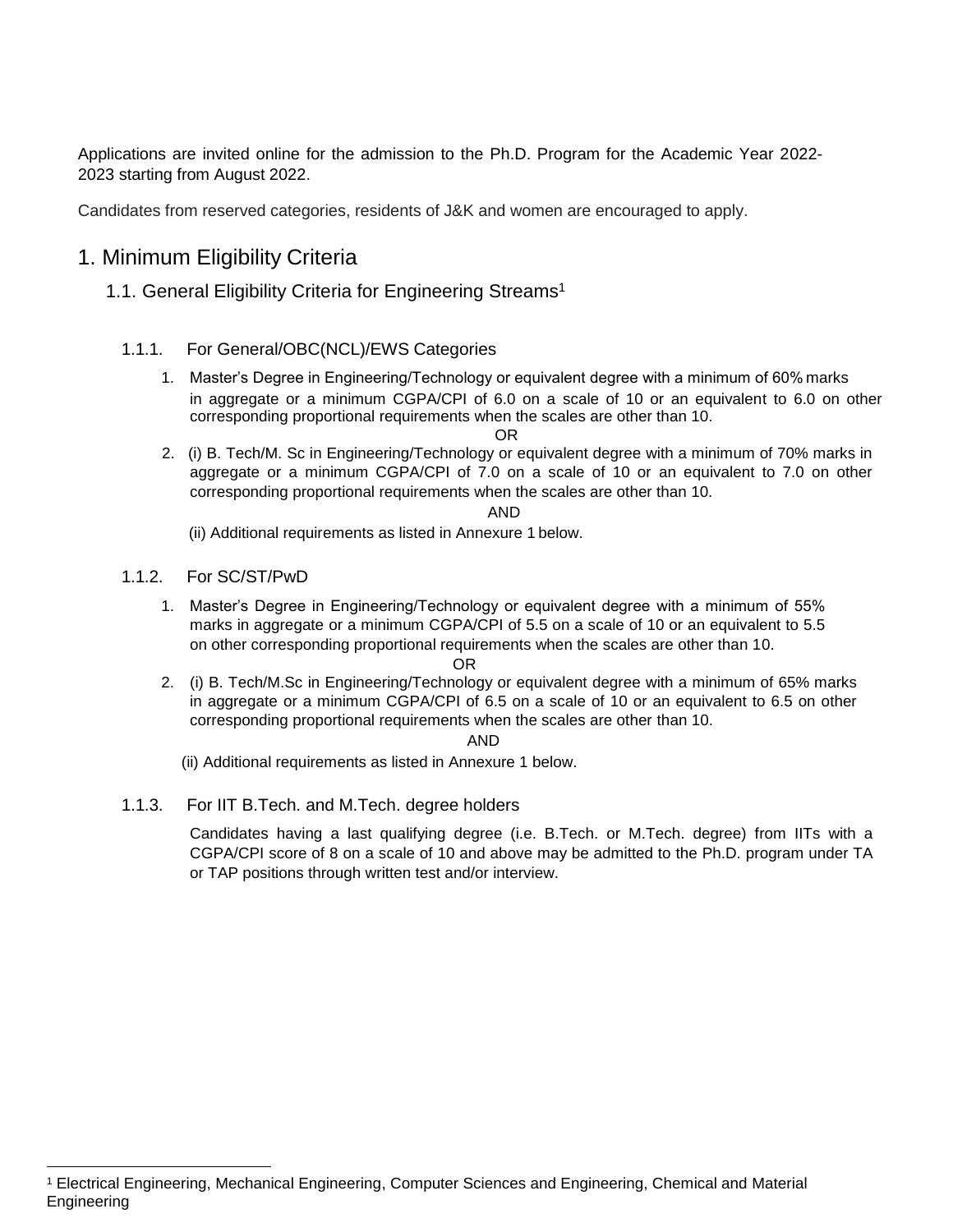## 1.2. General Eligibility Criteria for Science Streams<sup>2</sup>

#### 1.2.1. For GEN/OBC(NCL)/EWS

Master's Degree in Science or equivalent degree with a minimum of 60% marks in aggregate.

OR

 A minimum CGPA/CPI of 6.0 on a scale of 10 or an equivalent to 6.0 on other corresponding proportional requirements when the scales are other than 10.

#### 1.2.2. For SC/ST/PwD

 Master's Degree in Science or equivalent degree with a minimum of 55% marks in aggregate OR

 A minimum CGPA/CPI of 5.5 on a scale of 10 or an equivalent to 5.5 on other corresponding proportional requirements when the scales are other than 10.

### 1.3. Annexure 1

 Candidates eligible in sections 1.1.1(2), 1.1.2(2), and 1.2 must fulfil ONE of the following additional requirements

- 1. The candidates must have cleared GATE in relevant streams. Gate Certificate must be valid at the time of admission
- 2. Valid Junior Research Fellowship (JRF) offer letter of CSIR/ UGC/ NBHM/ DBT/ ICAR/ ICMR/ ICPR Fellowship in the relevant streams.
- 3. Minimum of 2 years of professional experience (acquired after obtaining the qualifying degree and completed before the starting of the semester in which admission is sought) in the relevant areas. This criterion is only applicable for 1.1.1(2) and 1.1.2(2) given above.

# 2. Areas of Specializations:

## **2.1. School of Chemical & Materials Sciences**

- 2.1.1. Chemistry:
	- 2.1.1.1. Ultrafast spectroscopy, Physical Chemistry.
	- 2.1.1.2. Synthetic Organic Chemistry.
	- 2.1.1.3. Organometallic Chemistry and Catalysis. (NET/LS and minimum 1 year of academic research experience required for TAP category)

(Please Note TA category is available for EWS/ST category and only open for Organometallic chemistry and catalysis. However, Chemistry discipline has opening under JRF category in all above mentioned research area and is open to all category.)

 $\overline{a}$ 

<sup>2</sup> Chemistry, Mathematics, Physics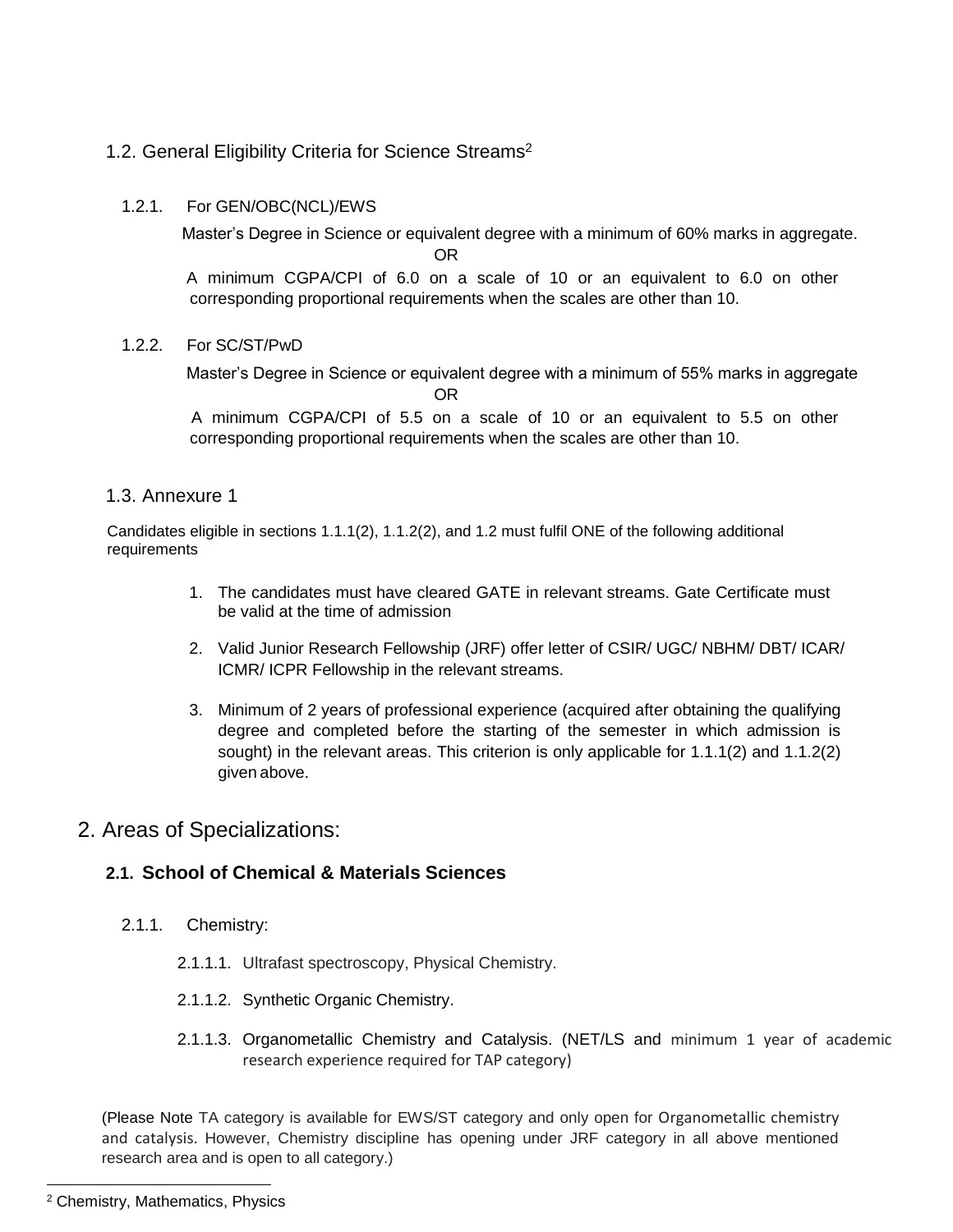- 2.1.2. Chemical and Materials Engineering:
	- 2.1.2.1. Soft Matter, Interfacial Science and Colloids (applicable for General and EWS category only)

Please note applicants with qualifying degree in Chemical Engineering or Materials Science and /or engineering are eligible to apply for the Ph.D. programme in Chemical and Materials Engineering.

### *2.2.* **School of Electrical Sciences**

- 2.2.1. Communication and Signal Processing:
	- 2.2.1.1. Image Processing, Computational Imaging, Image Restoration, and Inverse Problem ( i. Candidate must possess a valid GATE score, ii. Must possess a Programming Aptitude to implement and develop algorithms using MATLAB and Python, iii. Must work experience in Signal/Image Processing with an excellent grasp of Signal Processing concepts, iv. The student may need to go for a research visit to NTU Singapore for two months.)
- 2.2.2. Power Engineering**:**
	- 2.2.2.1. Modeling of Electrical Machines and Motor Drives (Desirable experience: Experience in finite element modeling of electrical machines, hardware experience in microcontroller coding for brushless motor control using inverters, design of power and sensing circuits for these inverters, and PCB design.). High voltage electrical discharge application, Solar powered high voltage pulsed power supply, Numerical studies in high voltage engineering, Marine diesel exhaust cleaning with non-thermal plasma, Waste water treatment using non thermal plasma.
	- 2.2.2.2. Robotic Assistive technology (Robotics and Control). (TAP)
- 2.2.3. VLSI and Microengineering**:**
	- 2.2.3.1. Digital Circuits/Systems Design, Approximate Computing, Computer Architecture, and Hardware Security.

### **2.3. School of Mathematics & Computer Sciences**

2.3.1. Computer Science and Engineering:

2.3.1.1. Logic, Automata, Formal verification. (CSE discipline has opening under JRF and Institute TA in above mentioned research area)

- 2.3.2. Mathematics:
	- 2.3.2.1. Partial Differential Equations and Numerical Analysis
	- 2.3.2.2. Operator algebras and Operator theory.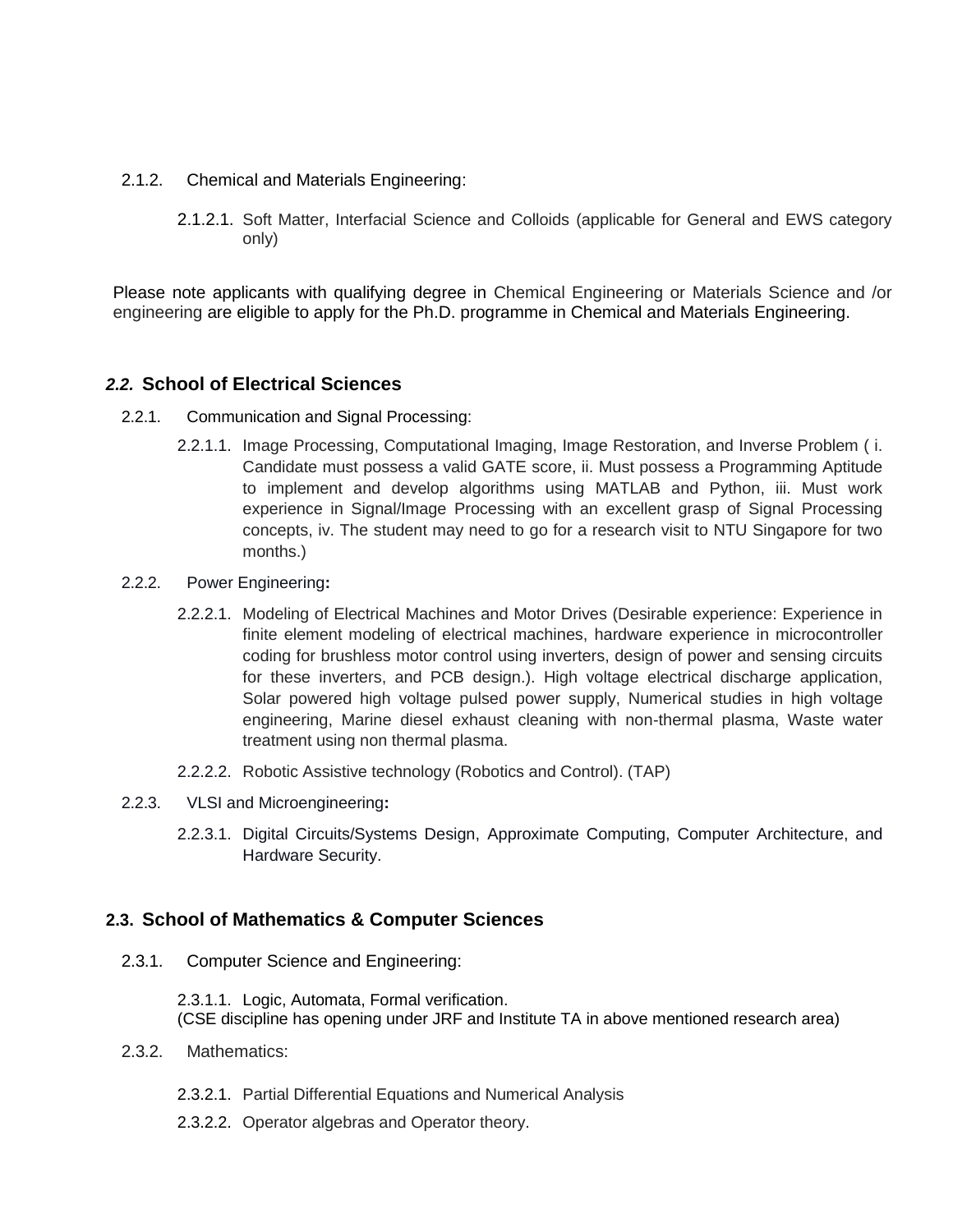## **2.4. School of Mechanical Sciences**

- 2.4.1. Solid Mechanics and Design:
	- 2.4.1.1. Mechanics of biological cells, Slamming impact on composites, Mechanics of marine composites, Granular materials, particulate flows, computational modeling of geophysical flows, pedestrian dynamics. (applicable for EWS/OBC/SC/ST category only)
	- 2.4.1.2. Multiscale Modeling of Failure in Composites (TAP)
- 2.4.2. Thermo-fluid Science:
	- 2.4.2.1. Development of computational fluid dynamics models for turbulent reacting flows, thermoacoustics instability, Viscoelastic flows. (applicable for EWS/OBC/SC/ST category only)
	- 2.4.2.2. Large eddy simulation of turbulent flows (applicable for SC/ST category only)
	- 2.4.2.3. Computational fluid dynamics models for turbulent reacting flow (TAP)
- 2.4.3. Industrial Engineering: (applicable for EWS/OBC/SC/ST category only)
	- 2.4.3.1. Reliability Engineering, Maintenance Engineering, Industrial Engineering, Design and Analysis of Experiments

### **2.5. School of Physical Sciences**

- 2.5.1. Statistical Physics at the Micrometer scale (Institute TA/JRF).
- 2.5.2. Experimental condensed matter physics. (JRF)
- 2.5.3. High Energy Nuclear Physics (TAP) (minimum of six-month research experiences is required)

## 3. Schedule of Ph.D. Admissions

The schedule for the written exam/interview will be informed to the shortlisted candidates via e-Mail.